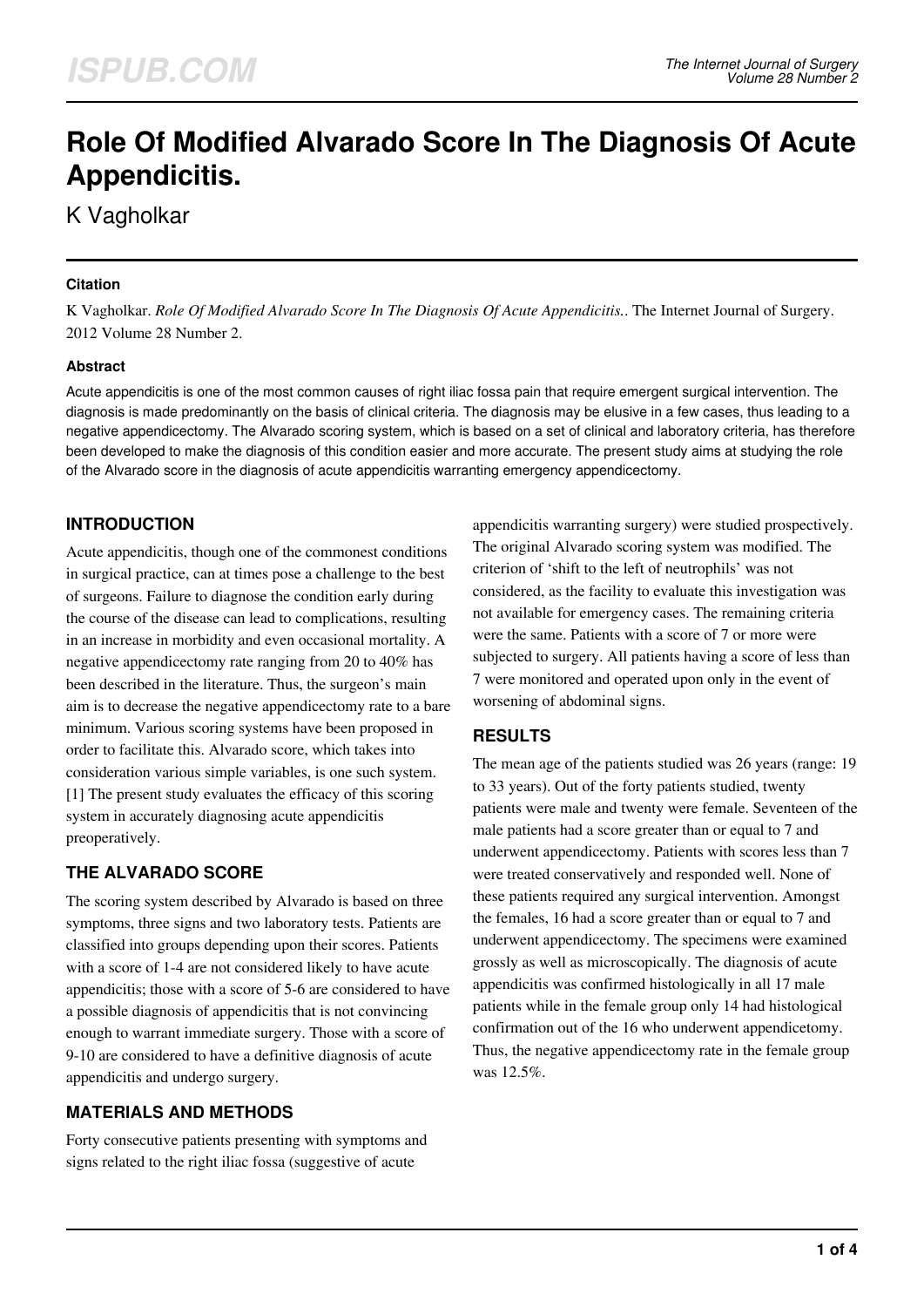### **Figure 1**

Table 1: The Alvarado score

| <b>Symptoms</b>                  | Score |
|----------------------------------|-------|
|                                  |       |
| Migratory right iliac fossa pain | 1     |
| Anorexia                         | 1     |
| Nausea/Vomiting                  |       |
|                                  |       |
| <b>Signs</b>                     |       |
|                                  |       |
| Tenderness in right iliac fossa  | 2     |
| Rebound tenderness               |       |
| Elevated temperature             |       |
|                                  |       |
| <b>Laboratory Findings</b>       |       |
|                                  |       |
| Leucocytosis                     | 2     |
| Shift to the left of neutrophils |       |
|                                  |       |
| <b>Total score</b>               | 10    |

## **Figure 2**

Table 2: Interpretation of Alvarado score

| <b>Score</b> | <b>Significance</b>                           |  |  |  |  |
|--------------|-----------------------------------------------|--|--|--|--|
| $1-4$        | Unlikely to be acute appendicitis             |  |  |  |  |
| $5-6$        | Possible diagnosis of acute appendicitis      |  |  |  |  |
| $7-8$        | Acute appendicitis present                    |  |  |  |  |
| $9 - 10$     | Definite acute appendicitis requiring surgery |  |  |  |  |

#### **Figure 3**

Table 3: Results

| <b>Sex</b> | No. of<br>patients | Score<br>(27) | Appendicitis<br>confirmed | Negative<br>appendicectomy rate | Sensitivity |
|------------|--------------------|---------------|---------------------------|---------------------------------|-------------|
| Men        | 20                 |               |                           | Nil                             | 100%        |
| Women      | 20                 | 16            |                           | 12.5%                           | 87%         |

## **DISCUSSION**

Acute appendicitis is a condition which is diagnosed clinically, and imaging modalities and laboratory tests are a useful adjunct to such diagnosis. Diagnostic scoring systems aim at simplifying variables and making the criteria easy and reproducible at the same time, thereby serving the purpose of diagnosis. [2] Utilizing a scoring system should aid in the early preoperative diagnosis of this condition. Depending upon the range of score into which a particular patient fits into, other ancillary investigations can be added in order to increase the diagnostic efficacy. This is particularly pertinent to the female population, wherein the spectrum of differential diagnosis is extensive.

The Alvarado score is an easy and comprehensive system of scoring, since it takes into consideration symptoms, signs and laboratory reports. The gamut of symptoms and signs included in the scoring system are ones that constitute the traditional Murphy's triad. It also includes laboratory investigations. Neutophilic leucocytosis is the major criteria accompanied by evaluation of shift of the cellular count to the left. In the present study this was not studied due technical non-availability of the facility. It was the leucocyte count which was studied instead. The system is reproducible and can even be assessed by the junior surgical residents. It is helpful for preparing patients for early surgery thereby preventing a delay in surgical intervention, which increases the complication rate in appendicitis. Despite all attempts to make an accurate preoperative diagnosis a negative appendicectomy rate continues to prevail. The negative appendicectomy rates in most studies are in the range of 22-33%. [3, 4] In the present study the negative appendicectomy rate was 12.5%, mainly in the female group. The sample size was inadequate for optimum statistical evaluation, yet an inference can still be drawn from the study with respect to the female population. Laparoscopy is perhaps an answer to the problem of high negative appendicectomy rates in females. In the present study laparoscopic appendicectomy was performed only in those patients who underwent surgery during office hours. For those who underwent surgery after office hours or at night the open method of appendicectomy was performed.

This perhaps could be an attributable cause for a high negative appendicectomy rate in females, as the two female patients who did not show histological evidence of appendicectomy had undergone open appendicectomy. Laparoscopy can help decrease the negative appendicectomy rate as the appendix can be visualized properly to confirm the morphological features of acute appendicitis before removing it. In addition, it also helps to rule out any adnexal pathology, which closely mimics appendicitis in females. In the male population of patients the scoring system is fairly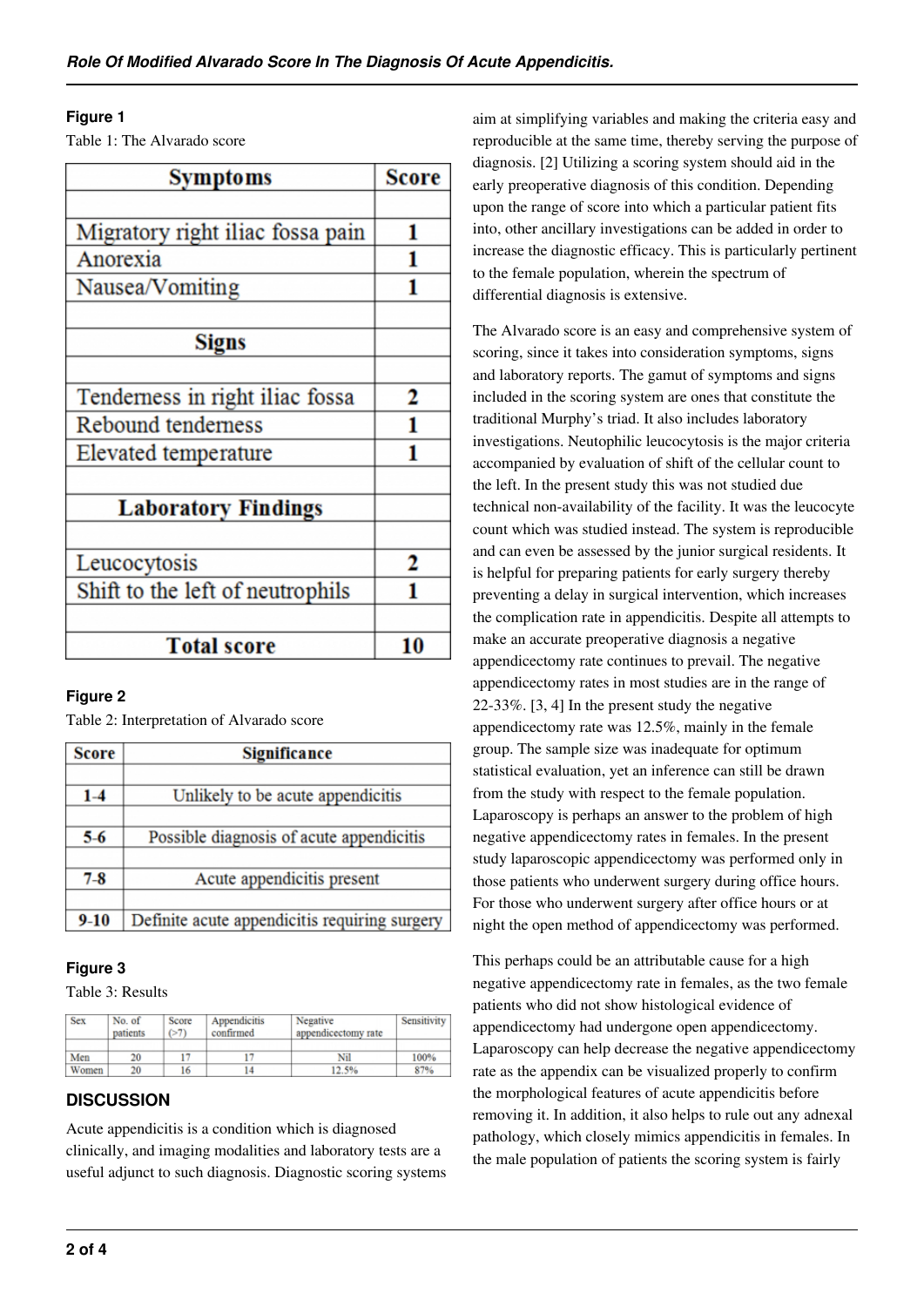acceptable, with no significant failure rates as was seen in the present study. [5, 6] This could be due to a narrow spectrum of differential diagnoses in males as compared to females. Combining Alvarado scoring with radiological methods like USG or preferably CT scanning can lead to accurate preoperative diagnosis of the condition. However, the cost factor with imaging needs to be given a serious thought, especially in the developing world where financial constraints significantly guide the investigative approach to a patient. Hence, in such a scenario Alvarado scoring is of great diagnostic significance. [5]

# **CONCLUSION**

The Alvarado score is definitely a useful and simple way to identify patients for emergency appendicectomy. Performing laparoscopic appendicectomy on these selected patients will further help in decreasing the negative appendicectomy rate to a bare minimum. This can avoid costly radiological investigations like CT scan for diagnosing this condition, which is a significant benefit in the developing world.

# **ACKNOWLEDGEMENTS**

I would like to thank the Medical Superintendent of Rajawadi Hospital, Ghatkopar, Mumbai 77, India for allowing me publish this case study.

I would also like to thank Parth K. Vagholkar for his help in typing the manuscripts.

#### **References**

1. Alvarado A: A practical score for early diagnosis of acute appendicitis. Ann Emerg Med; 1986; 15: 557-64. 2. Hollman J, Rasmussen O: Aids in the diagnosis of acute appendicitis. Br J Surg; 1986; 76: 774-90. 3. Kalan M, Rich AJ, Talbot D, Cunliff WJ: Evaluation of the modified Alvarado score in the diagnosis of acute appendicitis: a prospective study. Ann R Coll Surg Eng; 1994; 76: 418-419. 4. Own TD, Williams H, Stiff G, Jenkinson LR, Rees BI: Evaluation of the Alvarado score in acute appendicitis. J R Soc Med; 1992; 85: 87-8. 5. Ohle R, O'Reilly F, O'Brien KK, Fahey T, Dimitrov BD: The Alvarado score for predicting acute appendicitis: A

systematic review. BMC Med; 2011; 9(1): 139. 6. Jalil A, Shah SA, Saaiq M, Zubair M, Riaz U, Habib Y: Alvarado scoring system in prediction of acute appendicitis. J Coll Physician Surg Pak; 2011; 21(12): 753-5.